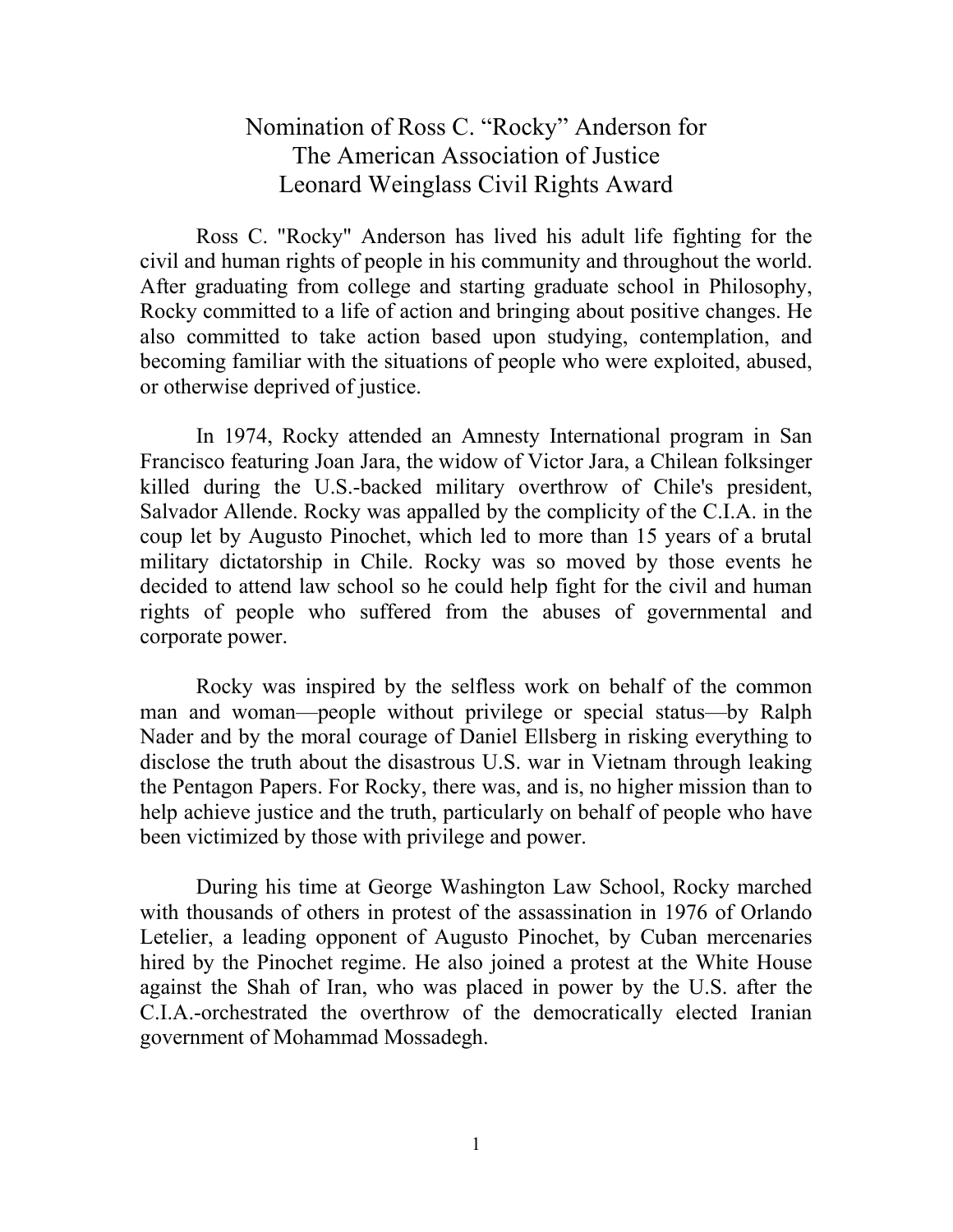After returning to Salt Lake City to practice law, Rocky joined a law firm renowned for its work on behalf of plaintiffs in antitrust lawsuits. Soon after he started practicing law, Rocky wrote a letter to the editor in the major state daily newspaper calling for the resignation of a judge who had reversed a jury's rape verdict because the judge felt the victim had "invited" the rape by wearing flimsy clothing and accepting drinks and a ride home by the rapist.

Rocky was then invited to join the Board of the Utah A.C.L.U. and to serve as its volunteer Legal Panel Director. His service to the Utah A.C.L.U. included reviewing the complaints coming to the one-person staff of the organization and lined up pro bono lawyers to handle numerous cases that would not otherwise have been pursued. Rocky served on the boards of the Utah A.C.L.U., Planned Parenthood Association of Utah, and Utah Common Cause for several years, eventually serving for two years as President of the A.C.L.U. Board. He later served for 15 years, two of which were as President, on the Board of Guadalupe School, which included remarkable mentoring for new immigrants and a kindergarten and K-3 school providing extraordinary educational opportunities for economically disadvantaged children.

Rocky handled several cases on a pro bono basis in those early years of his legal practice. He was successful in obtaining a consent decree, resolving a class-action strip search case brought against jailers on behalf of women who had been taken to jail for minor traffic violations.<sup>[1](#page-1-0)</sup> He also led a successful challenge against a municipality that denied Planned Parenthood an occupancy certificate for a remodeled building on the grounds that it provided contraceptive services and abortion counseling.

In the 1980s, Rocky was a leader in the resistance against the Reagan Administration's human rights outrages in Central America. He engaged in two televised debates with Adolfo Calero, the Commander-in-Chief of the Contras, the terrorist organization organized and funded by the United States. He also debated a State Department representative concerning U.S. Central America policies at a major foreign policy conference. Recognizing the deceptions of the Reagan Administration about El Salvador and Nicaragua, and the perpetuation of the deception in the mainstream media,

<span id="page-1-0"></span><sup>1</sup> [https://www.acluutah.org/legal-work/resolved-cases/item/177-regan-v](https://www.acluutah.org/legal-work/resolved-cases/item/177-regan-v-county-of-salt-lake)[county-of-salt-lake](https://www.acluutah.org/legal-work/resolved-cases/item/177-regan-v-county-of-salt-lake)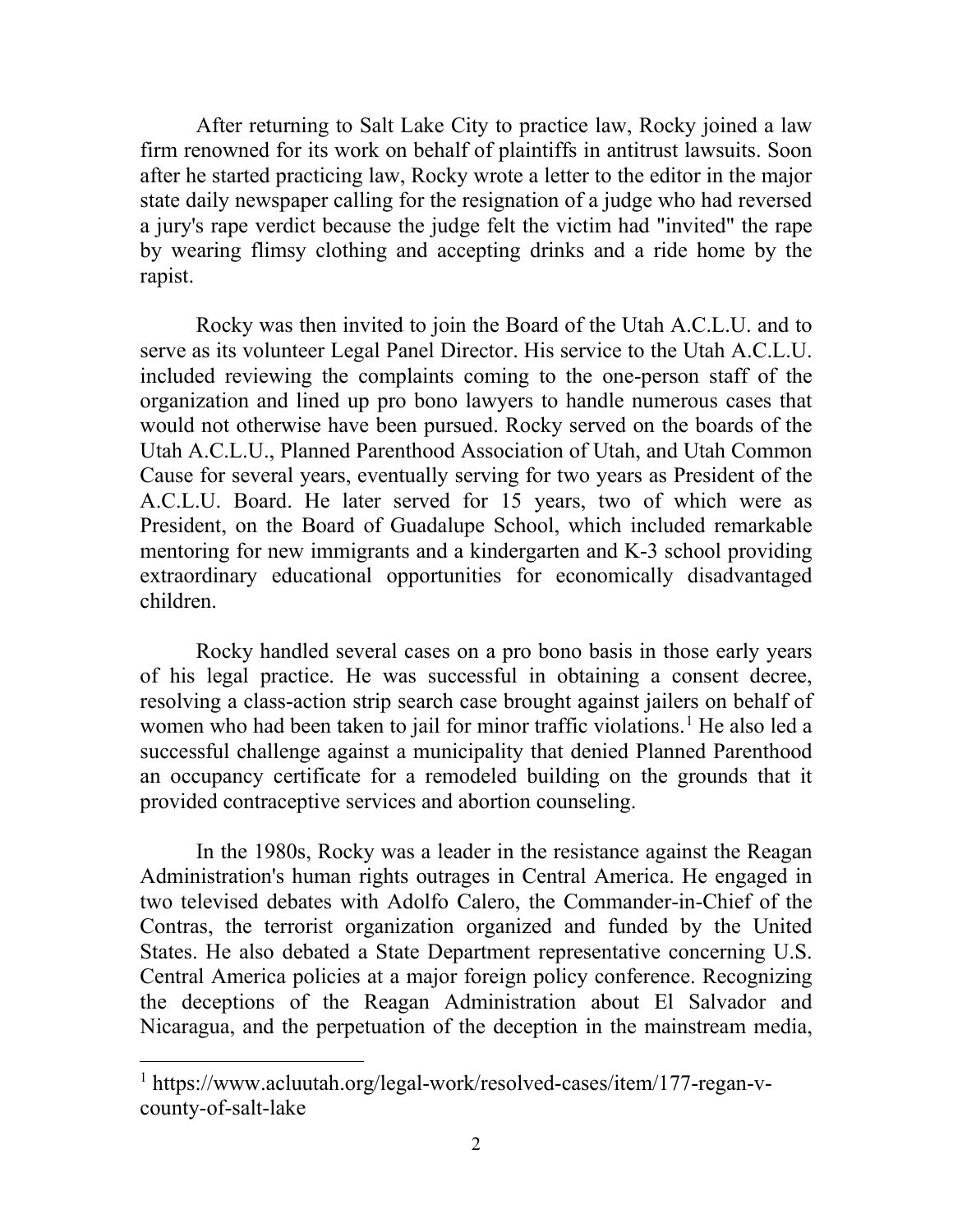Rocky organized two trips to Nicaragua, during which dozens of people from the U.S. joined him to tour the country, interview supporters and opponents of the Sandinista government, and learn the truth that had been impossible to find in most of U.S. media.

After a televised debate in which he engaged with the Executive Director of the Utah Department of Corrections, Rocky learned of many abuses of inmates at the Utah State Prison and founded a grassroots education and advocacy organization, Citizens for Penal Reform. He also filed several lawsuits challenging the conditions of confinement and the deprivation of medical care for serious medical conditions. In the seminal case of *Bott v. DeLand*, [2](#page-2-0) he was successful in creating far greater protections for Utah inmates than is provided under the U.S. Constitution by invoking the prohibition in Utah's Constitution against unnecessarily rigorous treatment of arrestees and inmates.

His constitutional attack against a Utah statute prohibiting actions by incarcerated people for negligence against governmental employees was defeated in a 3-2 opinion of the Utah Supreme Court. A dissenting Justice characterized the majority opinion as treating prisoners "as a subspecies of the human race who are not entitled to reasonable, competent medical care."[3](#page-2-1) Rocky remains committed to having the abhorrent majority decision in that case overruled or persuading the Utah Legislature to repeal the statute.

After Michael Valent, a prisoner with severe schizophrenia, died of a pulmonary embolism after being strapped naked in a restraint chair for 16 hours, Rocky made certain the public was made aware of the medieval treatment of prisoners, including severely mentally ill people, at the Utah State Prison. He provided a video tape of Mr. Valent's outrageous treatment to Geraldo Rivera, who produced a powerful special program on the treatment of mentally ill people in U.S. jails and prisons. As part of a successful settlement of a lawsuit Rocky pursued on behalf of Michael's mother, Rocky ended the use of the restraint chair at the Utah State Prison.

Rocky's other victories during those years included jury verdicts and successful settlements in several excessive use of force cases against police

<span id="page-2-0"></span><sup>2</sup> 922 P.2d 732 (Utah 1996).

<span id="page-2-1"></span><sup>3</sup> *Ross v. Schackel*, 920 P.2d 1159, 1168 (Utah 1996).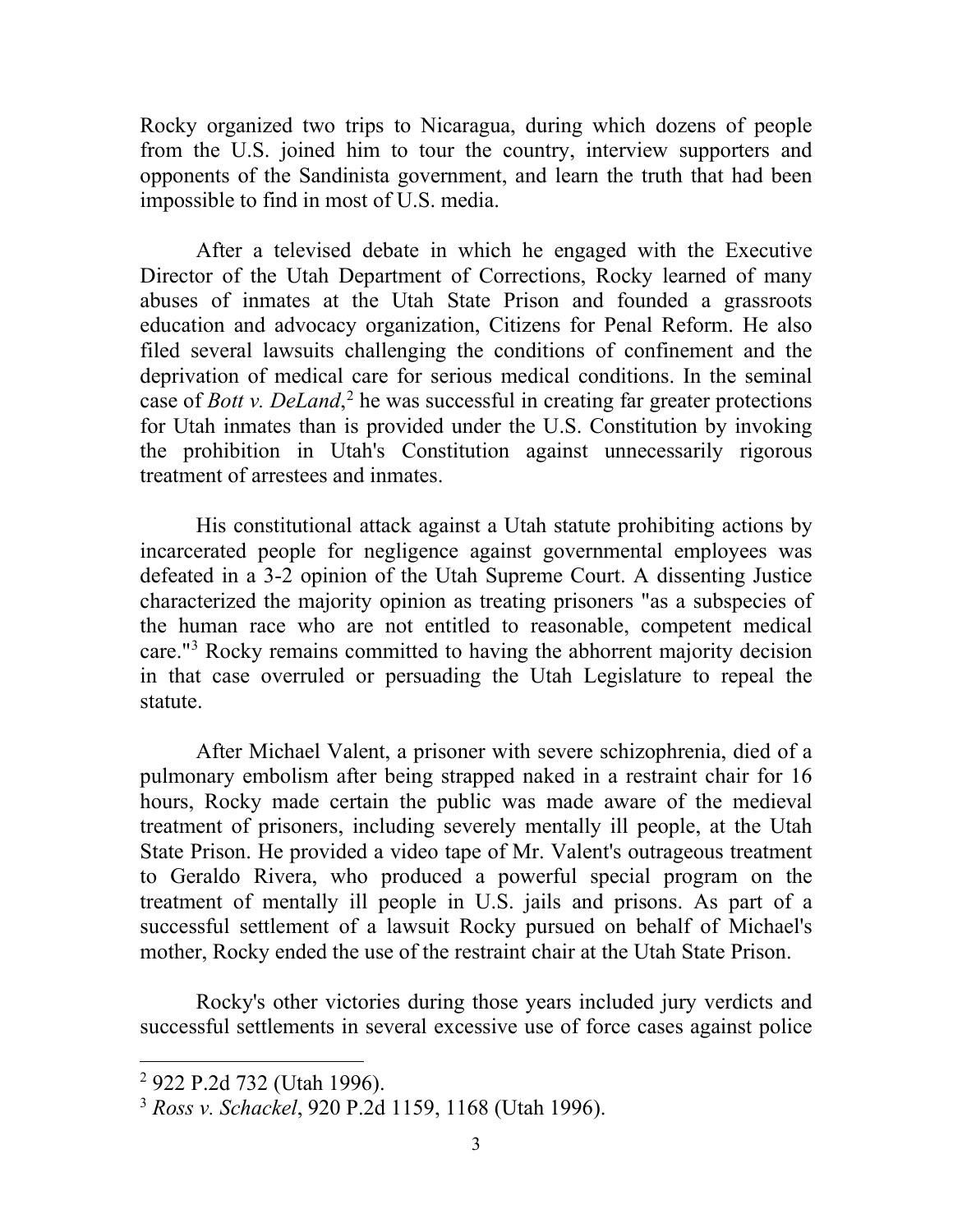officers, a large jury verdict in a tragic case involving a man's death in a jail resulting from medical indifference, and a successful resolution of a case against a guard who had sex with a prison inmate. He also won an important First Amendment victory on behalf of the news media seeking the disclosure of deposition testimony in a mine disaster case.[4](#page-3-0)

After 18 years of practicing law, Rocky won a hard-fought battle in a primary election and was the 1996 Democratic nominee for Congress in Utah's Second Congressional District. Because Rocky stood solidly for marriage equality—a rarity among candidates of either party, or almost anyone else, in 1996—he was defeated by a candidate who relentlessly touted his "traditional Utah family values."

In Rocky's view, he won by losing that race, because in 1999, he handily won the race for Salt Lake City Mayor and was re-elected for a second four-year term in 2003. (A cover article in *The Nation* described many facets of Rocky's leadership as mayor.<sup>[5](#page-3-1)</sup>) After creating the most comprehensive restorative justice program in the country, becoming a leader in the climate protection movement (reducing greenhouse gases in city operations by  $31\%$  in three years<sup>[6](#page-3-2)</sup>), receiving the first Profiles in Courage award from the League of United Latin American Citizens for his work toward compassionate immigration reform, receiving the World Leadership Award for his environmental programs, being recognized as one of the nation's top straight allies of the LGBTQ community, being the only majorcity mayor to advocate for the impeachment of George W. Bush, and aggressively opposing the illegal war against Iraq (including speaking at a Washington, D.C. rally attended by hundreds of thousands of people), Rocky announced he would not run for a third term so he could focus his energies on building grassroots awareness and advocacy for the protection of human rights.

<span id="page-3-0"></span><sup>4</sup> *Carter v. Utah Power & Light Co.*, 800 P. 2d 1095 (Utah 1990).

<span id="page-3-1"></span><sup>5</sup> Sasha Abramsky, *The Other Rocky*, THE NATION, December 17, 2006, <https://www.thenation.com/article/other-rocky/>

<span id="page-3-2"></span><sup>6</sup> *An interview with Salt Lake City mayor and green innovator Rocky Anderson*, GRIST, February 7, 2007, [https://grist.org/article/anderson1/;](https://grist.org/article/anderson1/) Greg Hanscom, *Rocky's road: One of the country's greenest mayors guns for the White House*, GRIST, January 31, 2012, [https://grist.org/election-2012/](https://grist.org/election-2012/%20rockys-road-one-of-the-countrys-greenest-mayors-guns-for-the-white-house/) [rockys-road-one-of-the-countrys-greenest-mayors-guns-for-the-white](https://grist.org/election-2012/%20rockys-road-one-of-the-countrys-greenest-mayors-guns-for-the-white-house/)[house/.](https://grist.org/election-2012/%20rockys-road-one-of-the-countrys-greenest-mayors-guns-for-the-white-house/)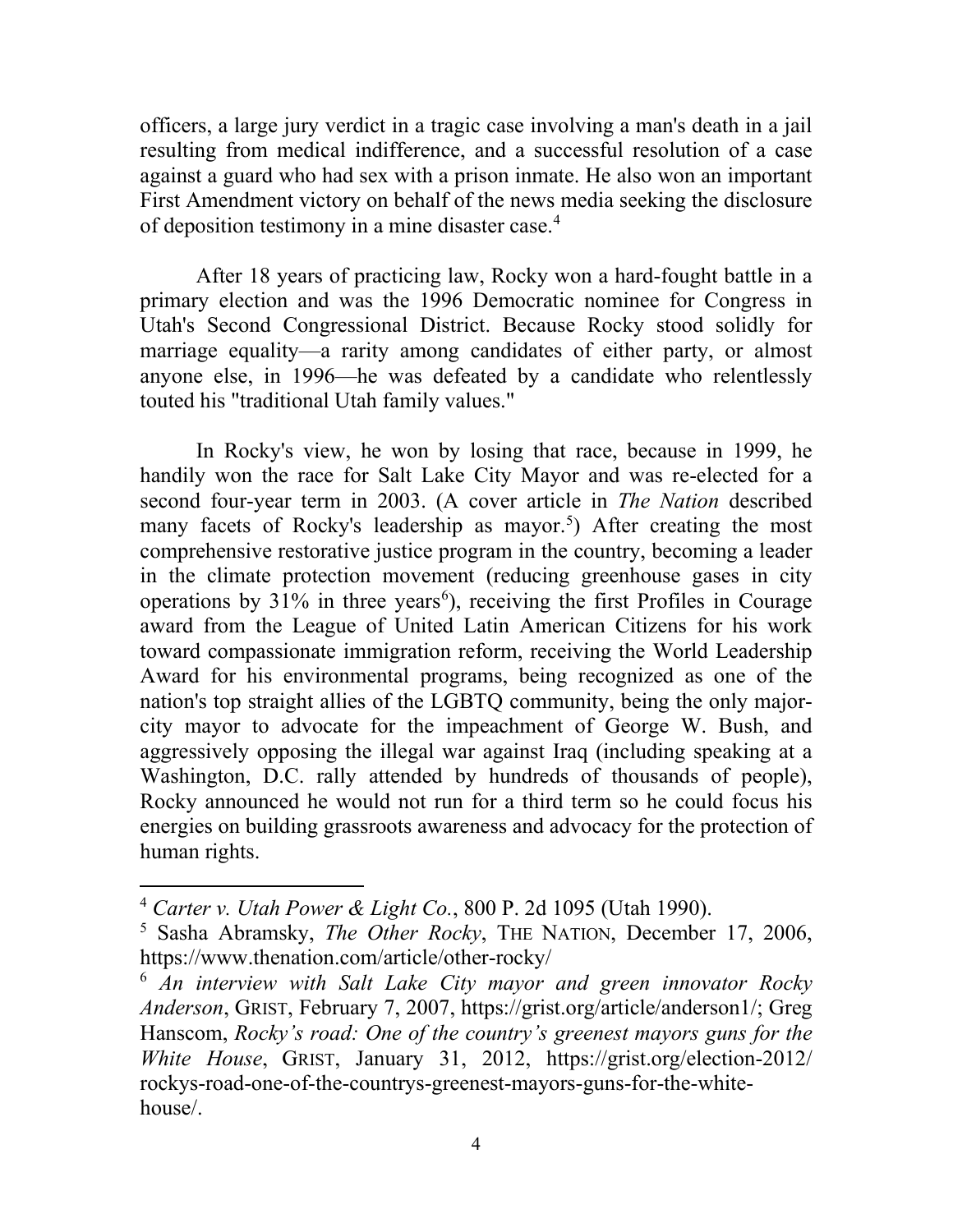Film-makers Rhea Gavry and Doug Monroe followed Rocky for ten years and have released five segments of what will be a ten-part documentary series on Amazon Prime, reflecting much of Rocky's work for economic, environmental, and social justice.<sup>[7](#page-4-0)</sup>

Rocky founded High Road for Human Rights and served for almost four years as its director, raising awareness of, and organizing advocacy against, human trafficking, torture, climate chaos, the death penalty, and genocide. High Road's mission was to educate people about several human rights issues and organize them to coordinate and direct their voices, collectively, to bring pressure to bear on Congress, the President, and the U.N. Committee Against Torture. While working with High Road, Rocky persuaded the Chair of the House Judiciary Committee to hold a hearing on criminal misconduct by the George W. Bush administration and he testified at the hearing. $8<sup>8</sup>$  $8<sup>8</sup>$ 

In 2011, Rocky co-founded the Justice Party and served as its nominee for President of the United States in 2012. Rocky participated in the three "Expanding the Debate" programs of Democracy Now! with Amy Goodman,<sup>[9](#page-4-2)</sup> on whose program Rocky has frequently appeared. He debated other third-party candidates, once with Larry King moderating<sup>[10](#page-4-3)</sup> and another with Ralph Nader (who endorsed Rocky) moderating. Rocky co-authored an article in the *Notre Dame Journal of Law, Ethics & Public Policy* urging that climate protection be recognized as a human rights imperative.<sup>[11](#page-4-4)</sup>

<span id="page-4-0"></span><sup>7</sup> [https://www.amazon.com/Citizen-Rocky-Chapter-Henry-Bacon/dp/](https://www.amazon.com/Citizen-Rocky-Chapter-Henry-Bacon/dp/%20B0793LL789/ref=sr_1_2?keywords=rocky+anderson+documentary&qid=1570588386&sr=8-2) 

[B0793LL789/ref=sr\\_1\\_2?keywords=rocky+anderson+documentary&qid=15](https://www.amazon.com/Citizen-Rocky-Chapter-Henry-Bacon/dp/%20B0793LL789/ref=sr_1_2?keywords=rocky+anderson+documentary&qid=1570588386&sr=8-2) [70588386&sr=8-2](https://www.amazon.com/Citizen-Rocky-Chapter-Henry-Bacon/dp/%20B0793LL789/ref=sr_1_2?keywords=rocky+anderson+documentary&qid=1570588386&sr=8-2)

<span id="page-4-1"></span><sup>8</sup> [http://rockyanderson.org/media/videos-2/high-road-for-human-rights](http://rockyanderson.org/media/videos-2/high-road-for-human-rights-videos/)[videos/](http://rockyanderson.org/media/videos-2/high-road-for-human-rights-videos/)

<span id="page-4-2"></span><sup>&</sup>lt;sup>9</sup>[https://www.democracynow.org/2012/10/4/expanding\\_the\\_debate\\_exclusiv](https://www.democracynow.org/2012/10/4/expanding_the_debate_exclusive_third_party) e third party;

[https://www.democracynow.org/shows/2012/10/17?autostart=true;](https://www.democracynow.org/shows/2012/10/17?autostart=true)

https://www.democracynow.org/2012/10/23/exclusive as obama and romn [ey\\_agree](https://www.democracynow.org/2012/10/23/exclusive_as_obama_and_romney_agree)

<span id="page-4-3"></span><sup>&</sup>lt;sup>10</sup> <https://www.youtube.com/watch?v=e0vE5CTTSFI>

<span id="page-4-4"></span><sup>11</sup> Ross C. Anderson & P. A. Thronson, *Achieving Climate Protection: Fostering an Essential Focus on Human Rights and Human Impacts*, 27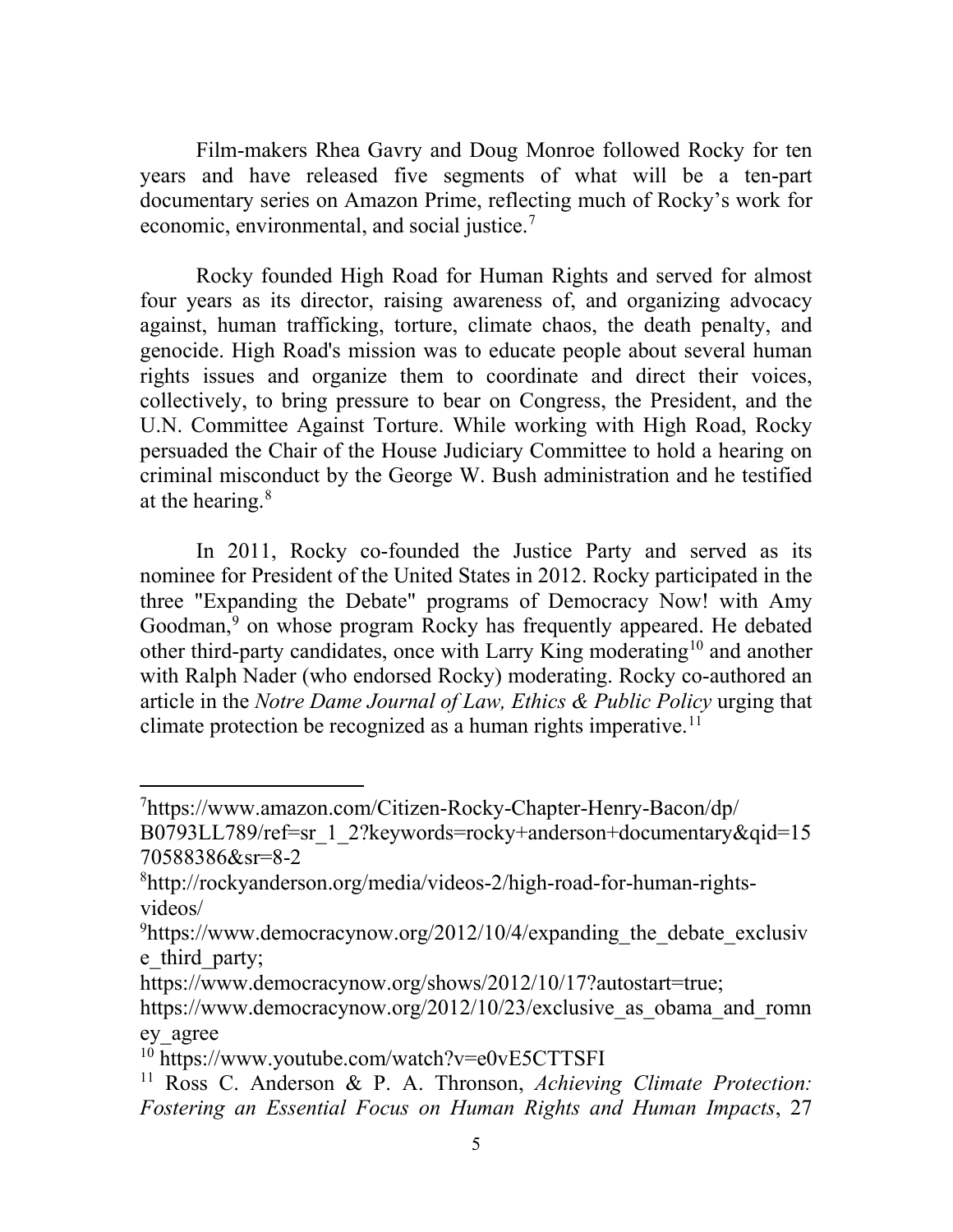For two semesters, Rocky taught popular courses at the University of Utah on truth and deception in the news media and how our constitutional republic is being undermined. Then Rocky returned to the practice of law.

Among his several recent endeavors has been a lawsuit against the National Security Agency for the warrantless surveillance of the texts of emails and the metadata of all telephone calls in the Salt Lake City area during the  $2002$  Winter Olympic Games.<sup>[12](#page-5-0)</sup> He successfully challenged a state statute prohibiting certain First Amendment-protected depictions in businesses serving alcohol.<sup>[13](#page-5-1)</sup> He also successfully pursued a lawsuit against a police officer who shot an innocent bystander, believing the bystander to be a man who had earlier shot at the officer.<sup>[14](#page-5-2)</sup>

Rocky also devoted hundreds of hours to a Fourth Amendment challenge to the entry of a police officer into a private, enclosed backyard, where the officer shot the occupant's dog—although the officer had no reason to believe the person for whom he was searching was on the premises.[15](#page-5-3) Currently, Rocky is deeply involved in a lawsuit against the Salt Lake County Jail for the lack of any medical care for a woman who died a torturous death of peritonitis.<sup>[16](#page-5-4)</sup> He is also challenging a legislative override of a citizen initiative providing for medical cannabis<sup>[17](#page-5-5)</sup> and advocating for

NOTRE DAME J.L. ETHICS & PUB. POL'Y 3 (2013). Available at: http://scholarship.law.nd.edu/ndjlepp/vol27/iss1/2.

<span id="page-5-0"></span><sup>12</sup> [https://www.washingtonpost.com/sports/former-nsa-executive-agency](https://www.washingtonpost.com/sports/former-nsa-executive-agency-used-blanket-surveillance-during-2002-olympics/2017/06/02/95d288fc-47e6-11e7-98cd-af64b4fe2dfc_story.html?noredirect=on&utm_term=.160eaf8eb752)[used-blanket-surveillance-during-2002-olympics/2017/06/02/95d288fc-](https://www.washingtonpost.com/sports/former-nsa-executive-agency-used-blanket-surveillance-during-2002-olympics/2017/06/02/95d288fc-47e6-11e7-98cd-af64b4fe2dfc_story.html?noredirect=on&utm_term=.160eaf8eb752)[47e6-11e7-98cd-](https://www.washingtonpost.com/sports/former-nsa-executive-agency-used-blanket-surveillance-during-2002-olympics/2017/06/02/95d288fc-47e6-11e7-98cd-af64b4fe2dfc_story.html?noredirect=on&utm_term=.160eaf8eb752)

[af64b4fe2dfc\\_story.html?noredirect=on&utm\\_term=.160eaf8eb752](https://www.washingtonpost.com/sports/former-nsa-executive-agency-used-blanket-surveillance-during-2002-olympics/2017/06/02/95d288fc-47e6-11e7-98cd-af64b4fe2dfc_story.html?noredirect=on&utm_term=.160eaf8eb752)

<span id="page-5-1"></span><sup>&</sup>lt;sup>13</sup> [https://www.sltrib.com/news/2017/09/01/brewvies-wins-judgment](https://www.sltrib.com/news/2017/09/01/brewvies-wins-judgment-against-utah-in-deadpool-first-amendment-case/)[against-utah-in-deadpool-first-amendment-case/](https://www.sltrib.com/news/2017/09/01/brewvies-wins-judgment-against-utah-in-deadpool-first-amendment-case/)

<span id="page-5-2"></span><sup>&</sup>lt;sup>14</sup> <https://archive.sltrib.com/article.php?id=5509661&itype=CMSID>

<span id="page-5-3"></span><sup>15</sup> [https://fox13now.com/2018/06/29/u-s-supreme-court-asked-to-hear-case](https://fox13now.com/2018/06/29/u-s-supreme-court-asked-to-hear-case-over-dogs-shooting-by-slcpd/)[over-dogs-shooting-by-slcpd/](https://fox13now.com/2018/06/29/u-s-supreme-court-asked-to-hear-case-over-dogs-shooting-by-slcpd/)

<span id="page-5-4"></span><sup>16</sup> [https://www.deseretnews.com/article/900013714/lawsuit-jail-inmate-died](https://www.deseretnews.com/article/900013714/lawsuit-jail-inmate-died-after-staff-failed-to-care-for-her.html)[after-staff-failed-to-care-for-her.html](https://www.deseretnews.com/article/900013714/lawsuit-jail-inmate-died-after-staff-failed-to-care-for-her.html)

<span id="page-5-5"></span><sup>17</sup> [https://gephardtdaily.com/local/rocky-anderson-files-lawsuit-against-gov](https://gephardtdaily.com/local/rocky-anderson-files-lawsuit-against-gov-gary-herbert-for-disregarding-prop-2/)[gary-herbert-for-disregarding-prop-2/](https://gephardtdaily.com/local/rocky-anderson-files-lawsuit-against-gov-gary-herbert-for-disregarding-prop-2/)